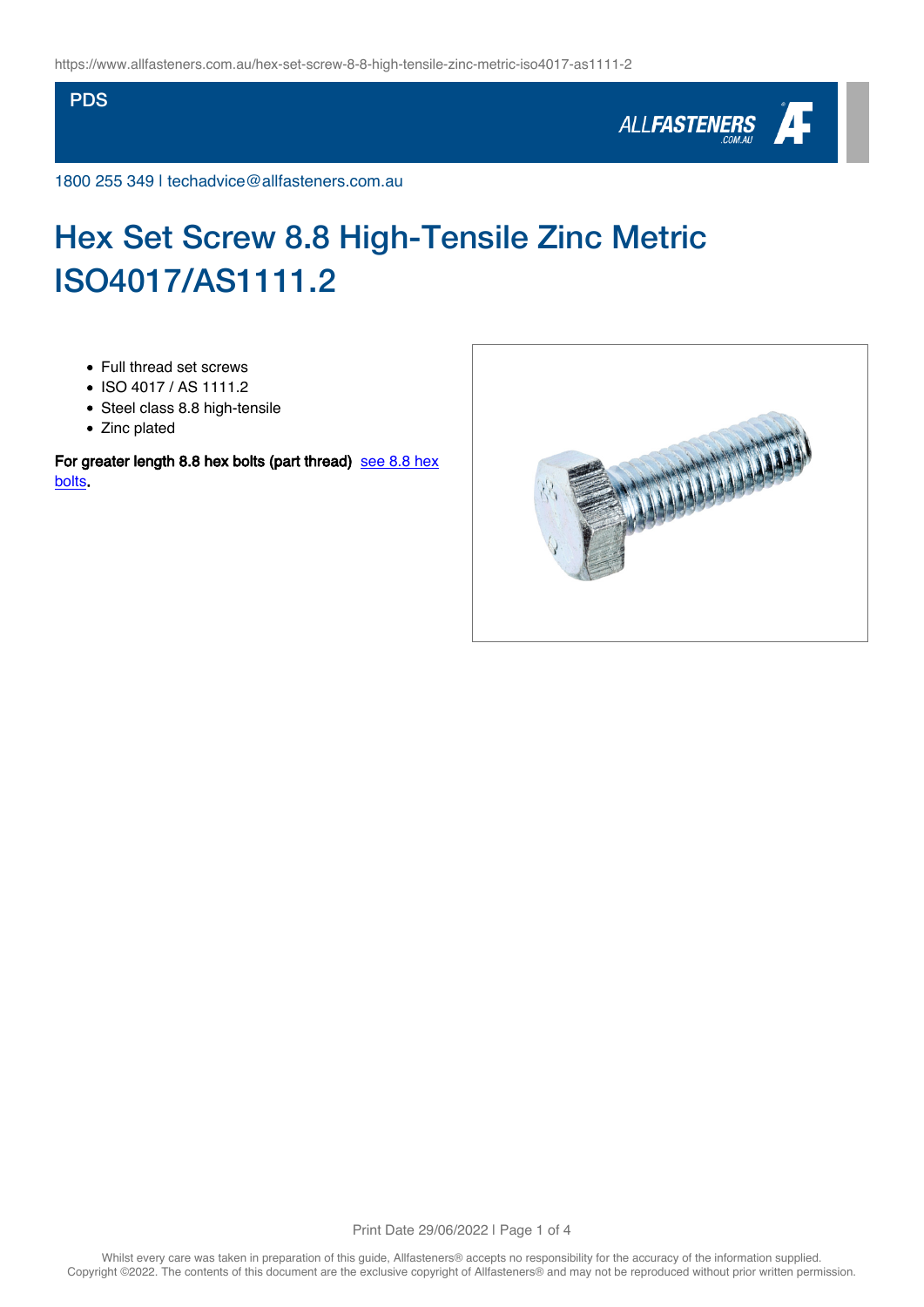1800 255 349 | techadvice@allfasteners.com.au

# PRODUCT LIST

| <b>SKU</b> | Description | <b>Thread</b> | Bx. Qty. | Crt. Qty. |
|------------|-------------|---------------|----------|-----------|
| 6SCHZ06012 | M6 x 12mm   | Full          | 100      |           |
| 6SCHZ06016 | M6 x 16mm   | Full          | 100      |           |
| 6SCHZ06020 | M6 x 20mm   | Full          | 100      |           |
| 6SCHZ06025 | M6 x 25mm   | Full          | 100      |           |
| 6SCHZ06030 | M6 x 30mm   | Full          | 100      |           |
| 6SCHZ06035 | M6 x 35mm   | Full          | 100      |           |
| 6SCHZ06040 | M6 x 40mm   | Full          | 100      |           |
| 6SCHZ06045 | M6 x 45mm   | Full          | 100      |           |
| 6SCHZ06050 | M6 x 50mm   | Full          | 100      |           |
| 6SCHZ08012 | M8 x 12mm   | Full          | 100      |           |
| 6SCHZ08016 | M8 x 16mm   | Full          | 100      |           |
| 6SCHZ08020 | M8 x 20mm   | Full          | 100      |           |
| 6SCHZ08025 | M8 x 25mm   | Full          | 100      |           |
| 6SCHZ08030 | M8 x 30mm   | Full          | 100      |           |
| 6SCHZ08035 | M8 x 35mm   | Full          | 100      |           |
| 6SCHZ08040 | M8 x 40mm   | Full          | 100      |           |
| 6SCHZ08045 | M8 x 45mm   | Full          | 100      |           |
| 6SCHZ08050 | M8 x 50mm   | Full          | 100      |           |
| 6SCHZ10016 | M10 x 16mm  | Full          | 150      | ٠         |
| 6SCHZ10020 | M10 x 20mm  | Full          | 150      |           |
| 6SCHZ10025 | M10 x 25mm  | Full          | 150      |           |
| 6SCHZ10030 | M10 x 30mm  | Full          | 150      |           |
| 6SCHZ10035 | M10 x 35mm  | Full          | 150      |           |
| 6SCHZ10040 | M10 x 40mm  | Full          | 150      |           |
| 6SCHZ10045 | M10 x 45mm  | Full          | 150      |           |

**The Co**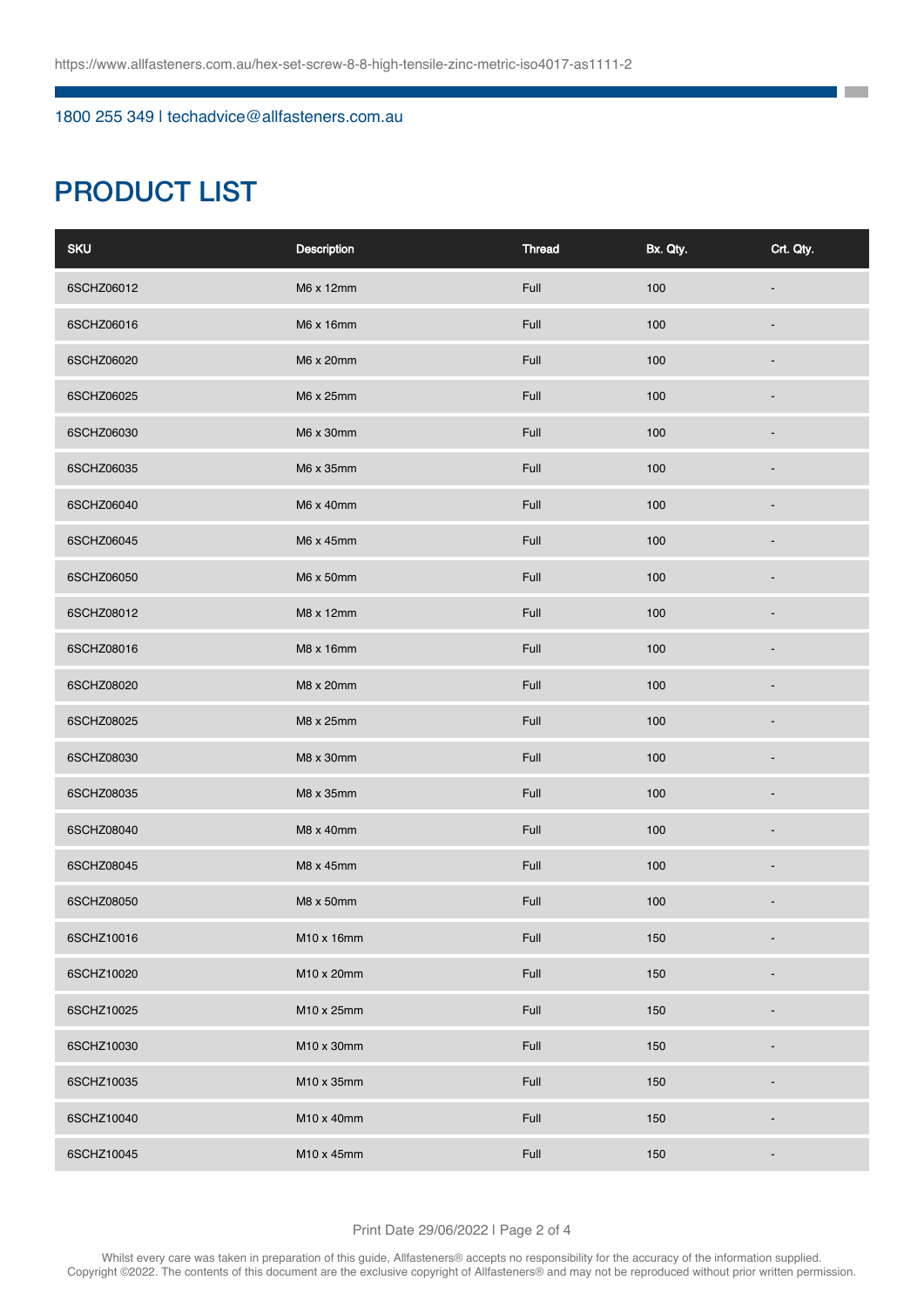### 1800 255 349 | techadvice@allfasteners.com.au

| <b>SKU</b> | <b>Description</b> | <b>Thread</b> | Bx. Qty. | Crt. Qty. |
|------------|--------------------|---------------|----------|-----------|
| 6SCHZ10050 | M10 x 50mm         | Full          | 150      |           |
| 6SCHZ10055 | M10 x 55mm         | Full          | 100      |           |
| 6SCHZ10060 | M10 x 60mm         | Full          | 75       |           |
| 6SCHZ10065 | M10 x 65mm         | Full          | 75       |           |
| 6SCHZ10070 | M10 x 70mm         | Full          | 75       |           |
| 6SCHZ10075 | M10 x 75mm         | Full          | 75       |           |
| 6SCHZ10080 | M10 x 80mm         | Full          | 75       |           |
| 6SCHZ10100 | M10 x 100mm        | Full          | 50       |           |
| 6SCHZ12020 | M12 x 20mm         | Full          | 50       |           |
| 6SCHZ12025 | M12 x 25mm         | Full          | 50       |           |
| 6SCHZ12030 | M12 x 30mm         |               | 50       |           |
| 6SCHZ12035 | M12 x 35mm         | Full          | 50       |           |
| 6SCHZ12040 | M12 x 40mm         | Full          | 50       |           |
| 6SCHZ12045 | M12 x 45mm         | Full          | 50       |           |
| 6SCHZ12050 | M12 x 50mm         | Full          | 50       |           |
| 6SCHZ12055 | M12 x 55mm         | Full          | 50       |           |
| 6SCHZ12060 | M12 x 60mm         | Full          | 50       |           |
| 6SCHZ12075 | M12 x 75mm         | Full          | 50       |           |
| 6SCHZ12080 | M12 x 80mm         | Full          | 25       |           |
| 6SCHZ12100 | M12 x 100mm        | Full          | 25       |           |
| 6SCHZ16030 | M16 x 30mm         | Full          | $25\,$   |           |
| 6SCHZ16040 | M16 x 40mm         | Full          | 25       |           |
| 6SCHZ16045 | M16 x 45mm         | Full          | 25       |           |
| 6SCHZ16050 | M16 x 50mm         | Full          | 25       |           |
| 6SCHZ16060 | M16 x 60mm         | Full          | 25       |           |
| 6SCHZ16065 | M16 x 65mm         | Full          | 25       |           |
| 6SCHZ16070 | M16 x 70mm         | Full          | 25       |           |

**College** 

#### Print Date 29/06/2022 | Page 3 of 4

Whilst every care was taken in preparation of this guide, Allfasteners® accepts no responsibility for the accuracy of the information supplied. Copyright ©2022. The contents of this document are the exclusive copyright of Allfasteners® and may not be reproduced without prior written permission.